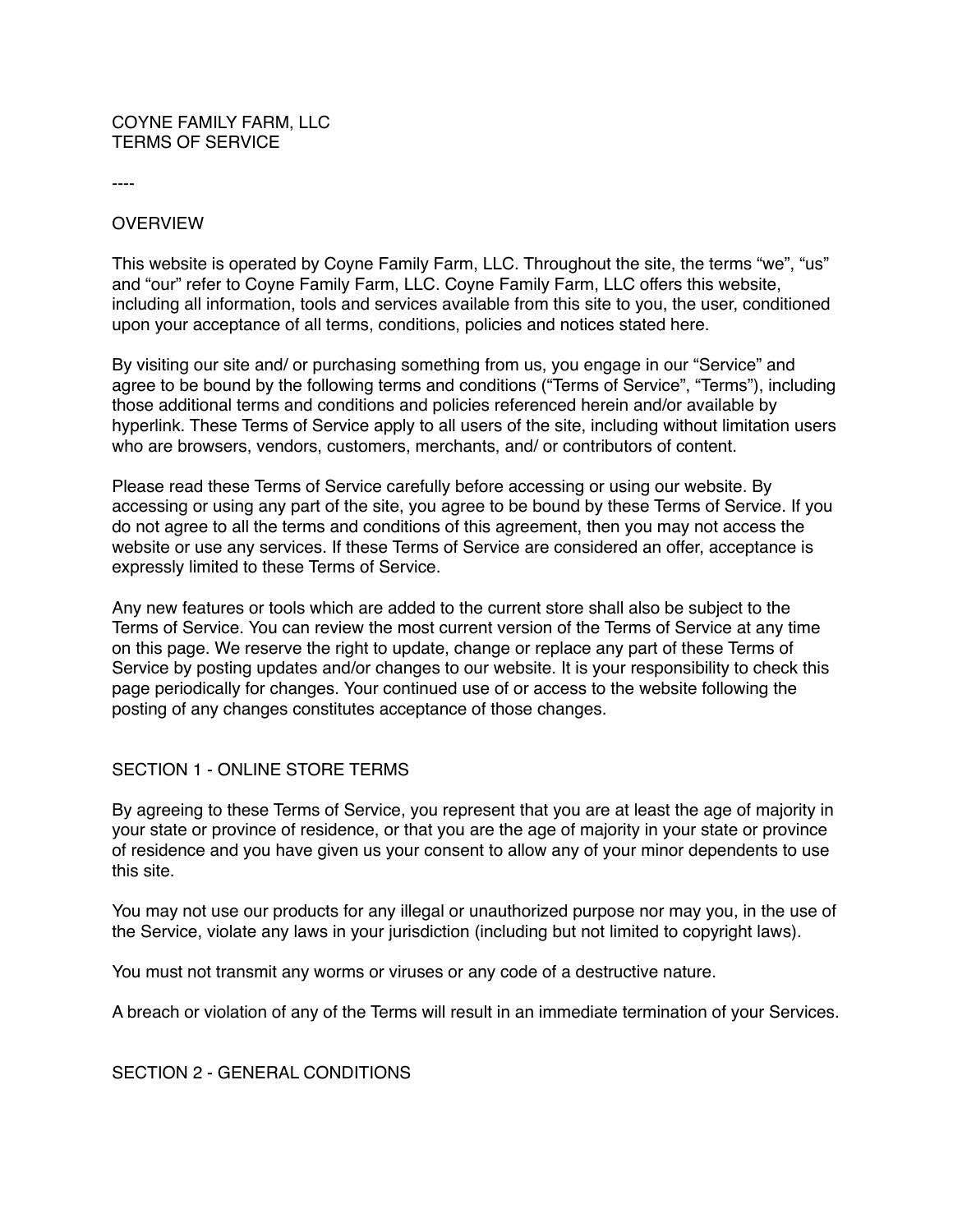We reserve the right to refuse service to anyone for any reason at any time.

You understand that your content (not including credit card information), may be transferred unencrypted and involve (a) transmissions over various networks; and (b) changes to conform and adapt to technical requirements of connecting networks or devices. Credit card information is always encrypted during transfer over networks.

You agree not to reproduce, duplicate, copy, sell, resell or exploit any portion of the Service, use of the Service, or access to the Service or any contact on the website through which the service is provided, without express written permission by us.

The headings used in this agreement are included for convenience only and will not limit or otherwise affect these Terms.

# SECTION 3 - ACCURACY, COMPLETENESS AND TIMELINESS OF INFORMATION

We are not responsible if information made available on this site is not accurate, complete or current. The material on this site is provided for general information only and should not be relied upon or used as the sole basis for making decisions without consulting primary, more accurate, more complete or more timely sources of information. Any reliance on the material on this site is at your own risk.

This site may contain certain historical information. Historical information, necessarily, is not current and is provided for your reference only. We reserve the right to modify the contents of this site at any time, but we have no obligation to update any information on our site. You agree that it is your responsibility to monitor changes to our site.

# SECTION 4 - MODIFICATIONS TO THE SERVICE AND PRICES

Prices for our products are subject to change without notice.

We reserve the right at any time to modify or discontinue the Service (or any part or content thereof) without notice at any time.

We shall not be liable to you or to any third-party for any modification, price change, suspension or discontinuance of the Service.

SECTION 5 - PRODUCTS OR SERVICES (if applicable)

Certain products or services may be available exclusively online through the website. These products or services may have limited quantities and are subject to return or exchange only according to our Return Policy.

We have made every effort to display as accurately as possible the colors and images of our products that appear at the store. We cannot guarantee that your computer monitor's display of any color will be accurate.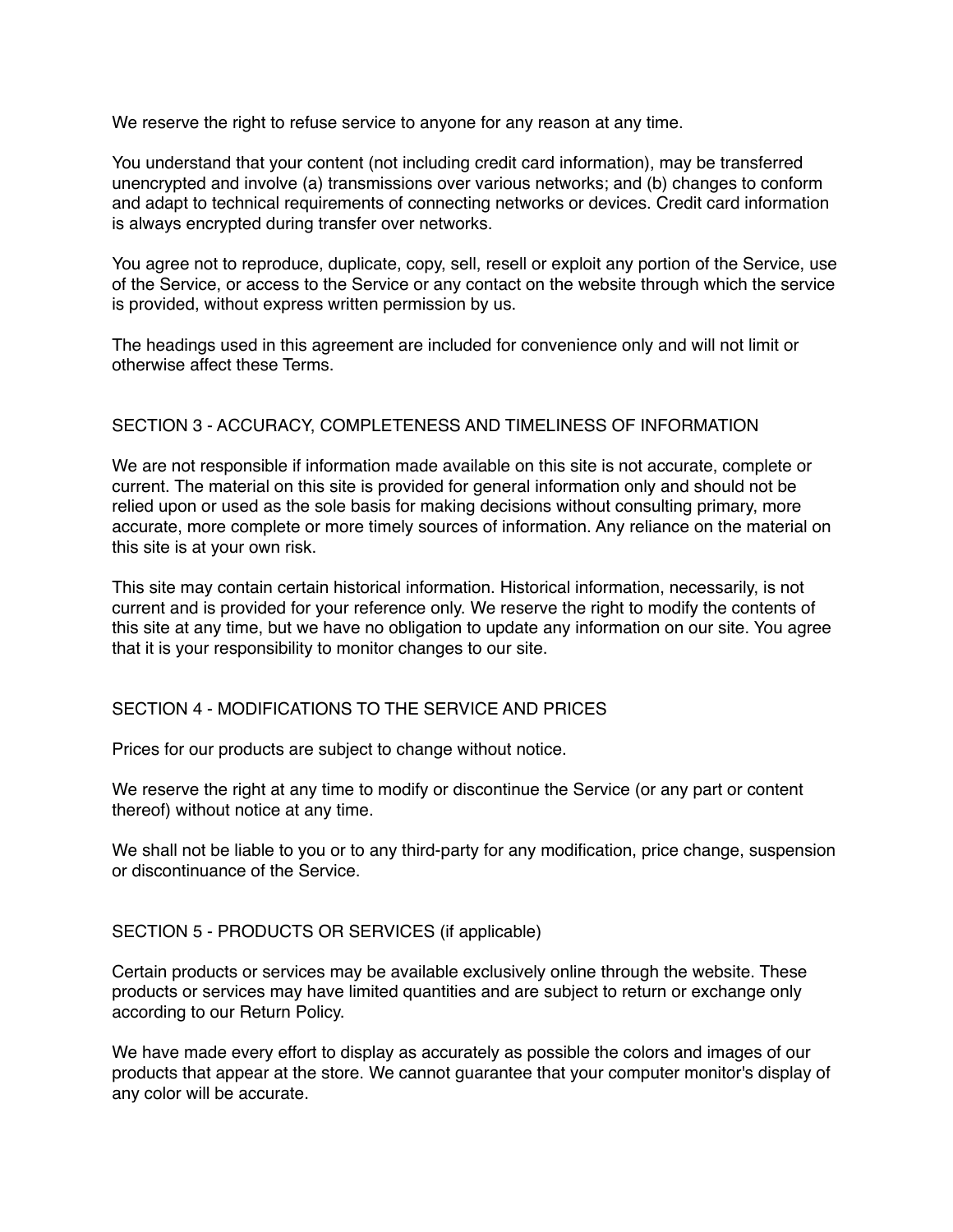We reserve the right, but are not obligated, to limit the sales of our products or Services to any person, geographic region or jurisdiction. We may exercise this right on a case-by-case basis. We reserve the right to limit the quantities of any products or services that we offer. All descriptions of products or product pricing are subject to change at anytime without notice, at the sole discretion of us. We reserve the right to discontinue any product at any time. Any offer for any product or service made on this site is void where prohibited.

We do not warrant that the quality of any products, services, information, or other material purchased or obtained by you will meet your expectations, or that any errors in the Service will be corrected.

# SECTION 6 - ACCURACY OF BILLING AND ACCOUNT INFORMATION

We reserve the right to refuse any order you place with us. We may, in our sole discretion, limit or cancel quantities purchased per person, per household or per order. These restrictions may include orders placed by or under the same customer account, the same credit card, and/or orders that use the same billing and/or shipping address. In the event that we make a change to or cancel an order, we may attempt to notify you by contacting the e-mail and/or billing address/ phone number provided at the time the order was made. We reserve the right to limit or prohibit orders that, in our sole judgment, appear to be placed by dealers, resellers or distributors.

You agree to provide current, complete and accurate purchase and account information for all purchases made at our store. You agree to promptly update your account and other information, including your email address and credit card numbers and expiration dates, so that we can complete your transactions and contact you as needed.

For more detail, please review our Returns Policy.

### SECTION 7 - OPTIONAL TOOLS

We may provide you with access to third-party tools over which we neither monitor nor have any control nor input.

You acknowledge and agree that we provide access to such tools "as is" and "as available" without any warranties, representations or conditions of any kind and without any endorsement. We shall have no liability whatsoever arising from or relating to your use of optional third-party tools.

Any use by you of optional tools offered through the site is entirely at your own risk and discretion and you should ensure that you are familiar with and approve of the terms on which tools are provided by the relevant third-party provider(s).

We may also, in the future, offer new services and/or features through the website (including, the release of new tools and resources). Such new features and/or services shall also be subject to these Terms of Service.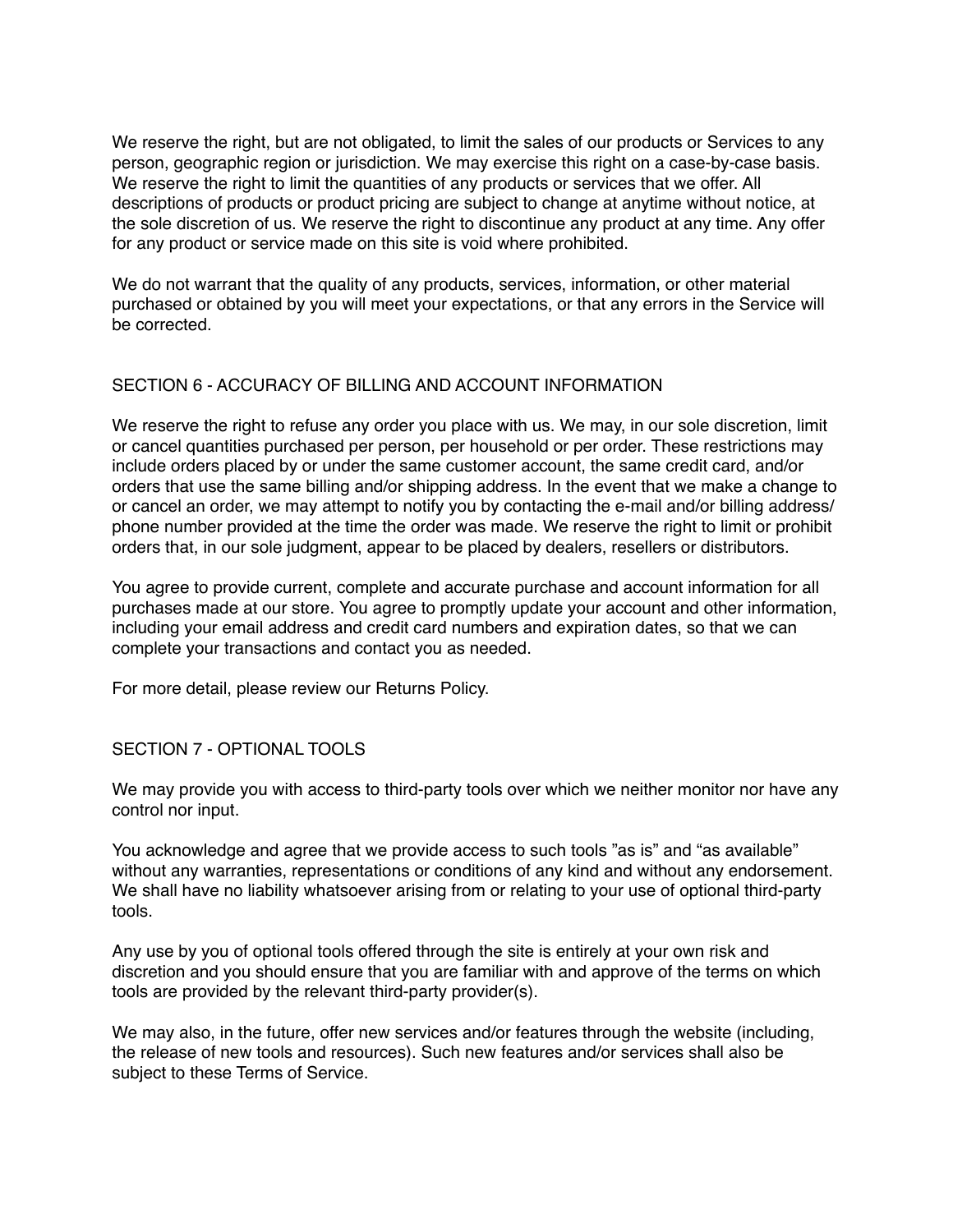## SECTION 8 - THIRD-PARTY LINKS

Certain content, products and services available via our Service may include materials from third-parties.

Third-party links on this site may direct you to third-party websites that are not affiliated with us. We are not responsible for examining or evaluating the content or accuracy and we do not warrant and will not have any liability or responsibility for any third-party materials or websites, or for any other materials, products, or services of third-parties.

We are not liable for any harm or damages related to the purchase or use of goods, services, resources, content, or any other transactions made in connection with any third-party websites. Please review carefully the third-party's policies and practices and make sure you understand them before you engage in any transaction. Complaints, claims, concerns, or questions regarding third-party products should be directed to the third-party.

## SECTION 9 - USER COMMENTS, FEEDBACK AND OTHER SUBMISSIONS

If, at our request, you send certain specific submissions (for example contest entries) or without a request from us you send creative ideas, suggestions, proposals, plans, or other materials, whether online, by email, by postal mail, or otherwise (collectively, 'comments'), you agree that we may, at any time, without restriction, edit, copy, publish, distribute, translate and otherwise use in any medium any comments that you forward to us. We are and shall be under no obligation (1) to maintain any comments in confidence; (2) to pay compensation for any comments; or (3) to respond to any comments.

We may, but have no obligation to, monitor, edit or remove content that we determine in our sole discretion are unlawful, offensive, threatening, libelous, defamatory, pornographic, obscene or otherwise objectionable or violates any party's intellectual property or these Terms of Service.

You agree that your comments will not violate any right of any third-party, including copyright, trademark, privacy, personality or other personal or proprietary right. You further agree that your comments will not contain libelous or otherwise unlawful, abusive or obscene material, or contain any computer virus or other malware that could in any way affect the operation of the Service or any related website. You may not use a false e-mail address, pretend to be someone other than yourself, or otherwise mislead us or third-parties as to the origin of any comments. You are solely responsible for any comments you make and their accuracy. We take no responsibility and assume no liability for any comments posted by you or any third-party.

### SECTION 10 - PERSONAL INFORMATION

Your submission of personal information through the store is governed by our Privacy Policy. To view our Privacy Policy.

SECTION 11 - ERRORS, INACCURACIES AND OMISSIONS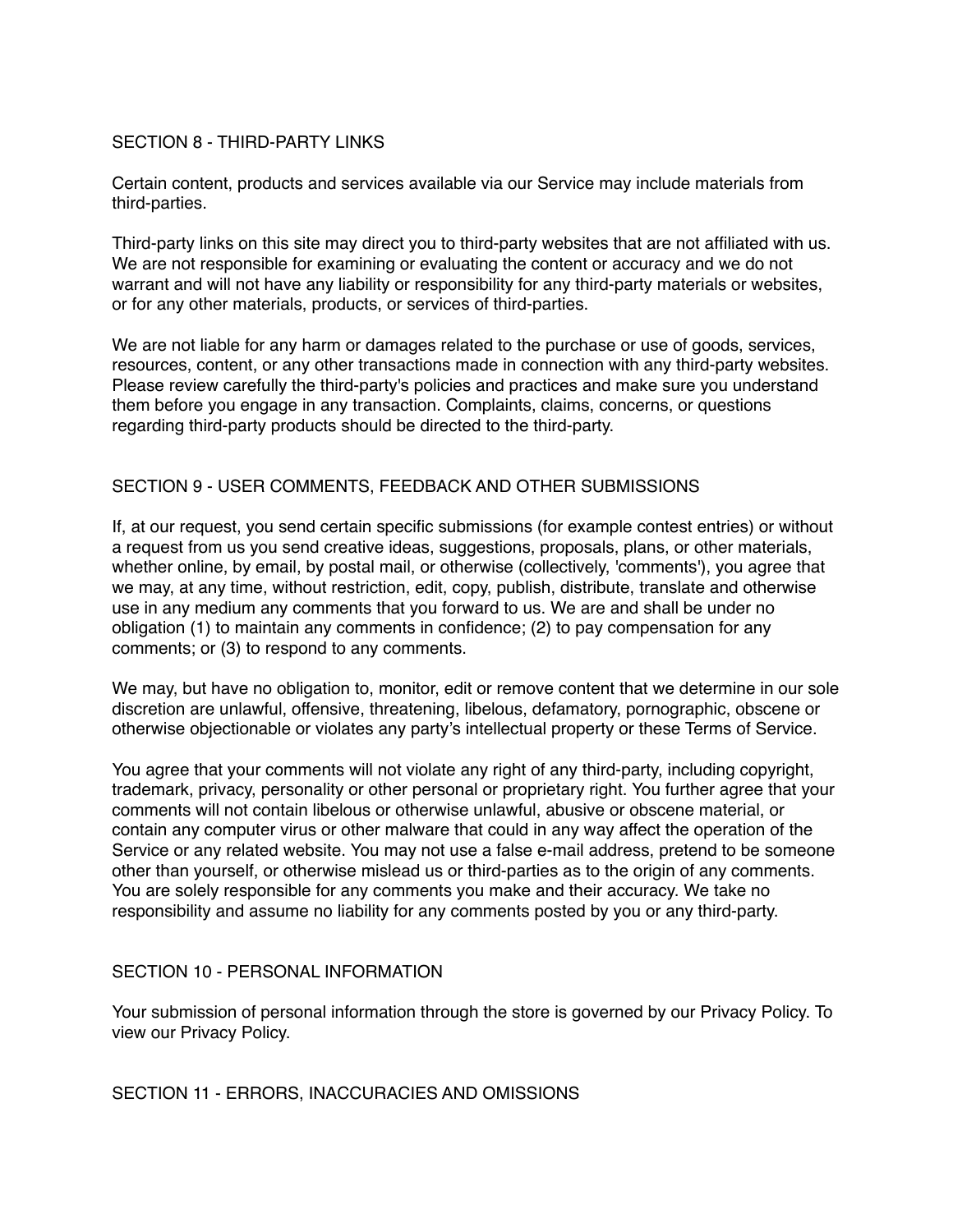Occasionally there may be information on our site or in the Service that contains typographical errors, inaccuracies or omissions that may relate to product descriptions, pricing, promotions, offers, product shipping charges, transit times and availability. We reserve the right to correct any errors, inaccuracies or omissions, and to change or update information or cancel orders if any information in the Service or on any related website is inaccurate at any time without prior notice (including after you have submitted your order).

We undertake no obligation to update, amend or clarify information in the Service or on any related website, including without limitation, pricing information, except as required by law. No specified update or refresh date applied in the Service or on any related website, should be taken to indicate that all information in the Service or on any related website has been modified or updated.

# SECTION 12 - PROHIBITED USES

In addition to other prohibitions as set forth in the Terms of Service, you are prohibited from using the site or its content: (a) for any unlawful purpose; (b) to solicit others to perform or participate in any unlawful acts; (c) to violate any international, federal, provincial or state regulations, rules, laws, or local ordinances; (d) to infringe upon or violate our intellectual property rights or the intellectual property rights of others; (e) to harass, abuse, insult, harm, defame, slander, disparage, intimidate, or discriminate based on gender, sexual orientation, religion, ethnicity, race, age, national origin, or disability; (f) to submit false or misleading information; (g) to upload or transmit viruses or any other type of malicious code that will or may be used in any way that will affect the functionality or operation of the Service or of any related website, other websites, or the Internet; (h) to collect or track the personal information of others; (i) to spam, phish, pharm, pretext, spider, crawl, or scrape; (j) for any obscene or immoral purpose; or (k) to interfere with or circumvent the security features of the Service or any related website, other websites, or the Internet. We reserve the right to terminate your use of the Service or any related website for violating any of the prohibited uses.

# SECTION 13 - DISCLAIMER OF WARRANTIES; LIMITATION OF LIABILITY

We do not guarantee, represent or warrant that your use of our service will be uninterrupted, timely, secure or error-free.

We do not warrant that the results that may be obtained from the use of the service will be accurate or reliable.

You agree that from time to time we may remove the service for indefinite periods of time or cancel the service at any time, without notice to you.

You expressly agree that your use of, or inability to use, the service is at your sole risk. The service and all products and services delivered to you through the service are (except as expressly stated by us) provided 'as is' and 'as available' for your use, without any representation, warranties or conditions of any kind, either express or implied, including all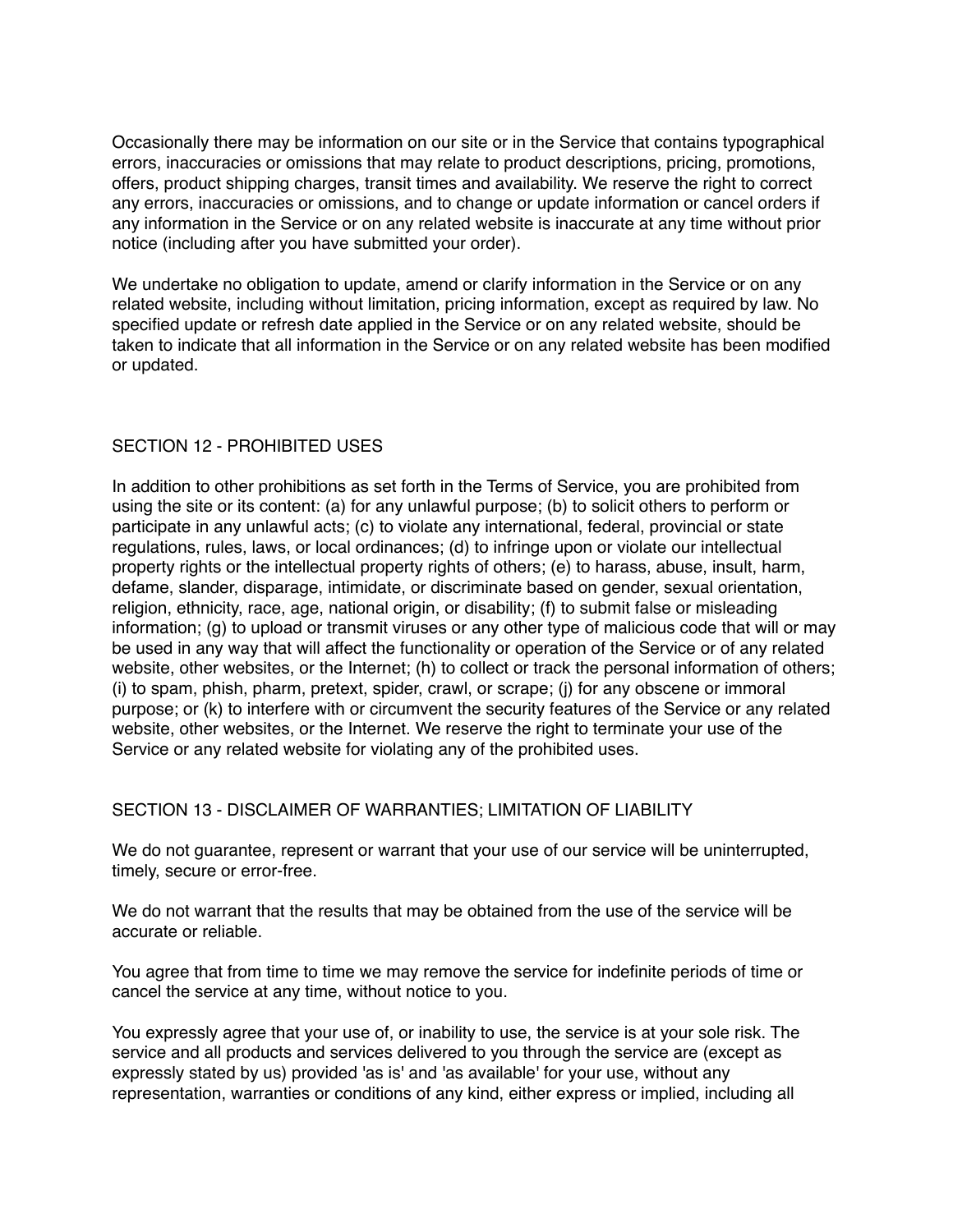implied warranties or conditions of merchantability, merchantable quality, fitness for a particular purpose, durability, title, and non-infringement.

In no case shall Coyne Family Farm, LLC, our directors, officers, employees, affiliates, agents, contractors, interns, suppliers, service providers or licensors be liable for any injury, loss, claim, or any direct, indirect, incidental, punitive, special, or consequential damages of any kind, including, without limitation lost profits, lost revenue, lost savings, loss of data, replacement costs, or any similar damages, whether based in contract, tort (including negligence), strict liability or otherwise, arising from your use of any of the service or any products procured using the service, or for any other claim related in any way to your use of the service or any product, including, but not limited to, any errors or omissions in any content, or any loss or damage of any kind incurred as a result of the use of the service or any content (or product) posted, transmitted, or otherwise made available via the service, even if advised of their possibility. Because some states or jurisdictions do not allow the exclusion or the limitation of liability for consequential or incidental damages, in such states or jurisdictions, our liability shall be limited to the maximum extent permitted by law.

## SECTION 14 - INDEMNIFICATION

You agree to indemnify, defend and hold harmless Coyne Family Farm, LLC and our parent, subsidiaries, affiliates, partners, officers, directors, agents, contractors, licensors, service providers, subcontractors, suppliers, interns and employees, harmless from any claim or demand, including reasonable attorneys' fees, made by any third-party due to or arising out of your breach of these Terms of Service or the documents they incorporate by reference, or your violation of any law or the rights of a third-party.

# SECTION 15 - SEVERABILITY

In the event that any provision of these Terms of Service is determined to be unlawful, void or unenforceable, such provision shall nonetheless be enforceable to the fullest extent permitted by applicable law, and the unenforceable portion shall be deemed to be severed from these Terms of Service, such determination shall not affect the validity and enforceability of any other remaining provisions.

### SECTION 16 - TERMINATION

The obligations and liabilities of the parties incurred prior to the termination date shall survive the termination of this agreement for all purposes.

These Terms of Service are effective unless and until terminated by either you or us. You may terminate these Terms of Service at any time by notifying us that you no longer wish to use our Services, or when you cease using our site.

If in our sole judgment you fail, or we suspect that you have failed, to comply with any term or provision of these Terms of Service, we also may terminate this agreement at any time without